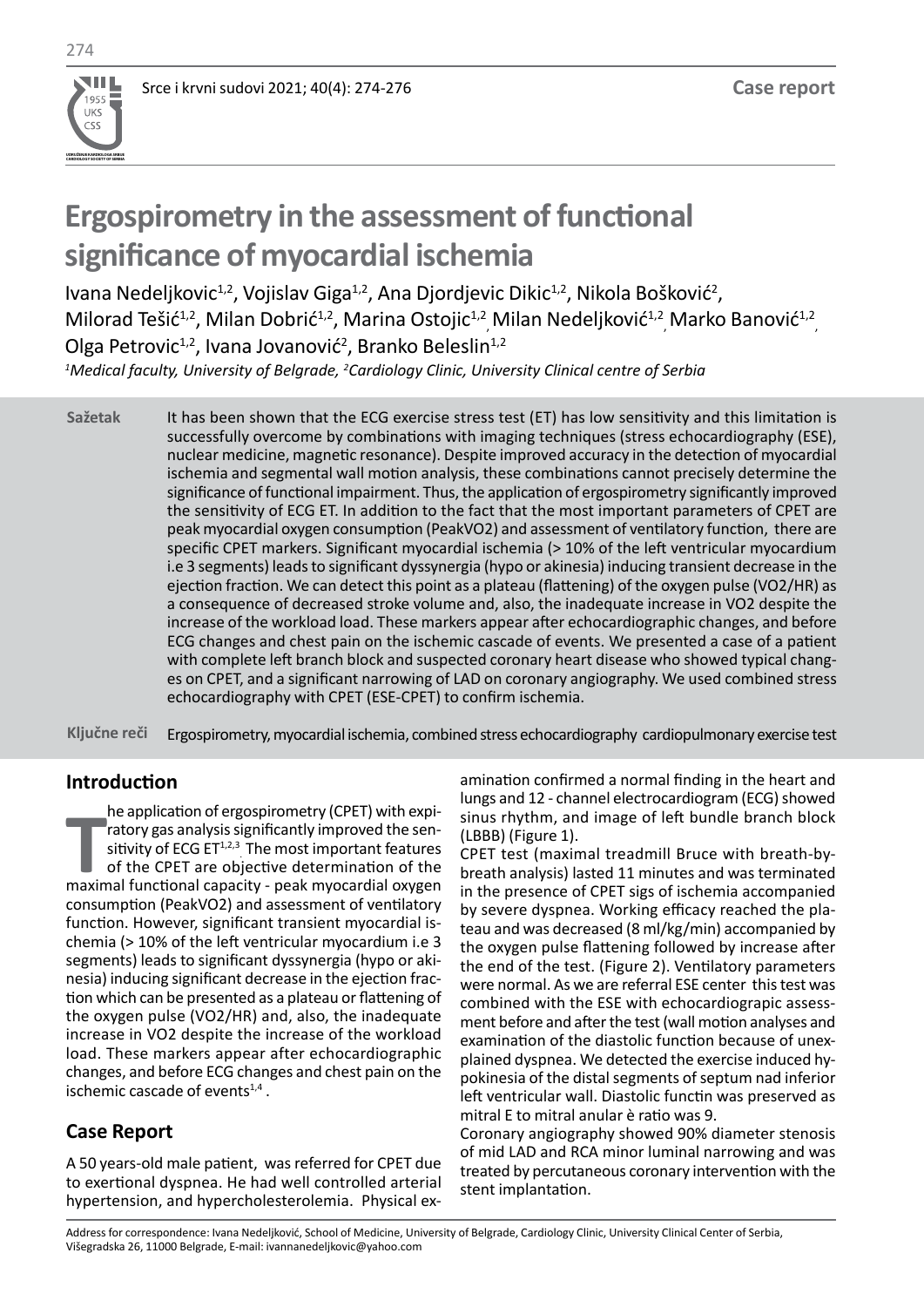

Figure 1. The resting ECG with the left bundle branch block in patient with unexplained dyspnea and chest pain

#### **Disscusion**

CPET is a well-accepted physiologic evaluation technique in patients with heart failure and in individuals presenting with unexplained dyspnea on exertion<sup>4</sup>. Several variables obtained during CPET, including oxygen consumption relative to heart rate (VO2/HR or O2-pulse) and work rate (VO2/Watt) were shown to be a sensitive marker of myocardial ischemia<sup>1,2,3</sup>. It provides a physiologic quantification of the work rate, heart rate and O2 uptake at which myocardial ischemia develops. The potential value of adding CPET with gas exchange measurements is likely to be of great value in diagnosing and quantifying both overt and asymptomatic myocardial ischemia and the improvement of ischemic threshold with optimal medical treatment<sup>3</sup>. The presence of functionally significant ischemia can be due to macro-vascular disease or microvascular disease or both<sup>4</sup>. We present the patient with the LBBB and unexplained dyspnea who demonstrated the CPET signs of myocardial ischemia and significant obstructive heart disease on coronary angiography.

CPET has the great potential to quantify the global ischemic burden regardless of mechanism and location of lesions4 . parameters of CPET are peak myocardial oxygen consumption (PeakVO2) and assessment of ventilatory function, when it comes to ischemia, there are specific CPET markers. Significant myocardial ischemia > 10% of the left ventricular myocardium i.e 3 segments) leads to significant dyssynergia (hypo or akinesia) inducing transient decrease in the ejection fraction.

Bellardineli et al.<sup>2</sup> prospectively studied CPET in 1265 consecutive subjects without documented coronary heart disease. As compared with ECG parameters, sensitivity and specificity, were all improved significantly. Patients with both peak VO2 > 91% of predicted VO2 max and absence of VO2-related signs of myocardial ischemia had no evidence of CAD in 100% of cases.

As oxygen pulse (VO2/HR) is O2 volume from O2 delivered to tissue (SV) during every heart beat (ml/beat), it represents SV, respectively. During the transient exercise induced myocardial ischemia, we can detect the O2 pulse flattening, while reduced SV can be compensated by additional increase in arterio-venous O2 difference



**Figure 2.** Oxygen pulse flattening in the presence of mzocardial ischemia folloed by increase in stroke volume at recovery

O2 pulse- oxygen pulse; HR- heart rate; AT- anaerobic threshold;

(C(a-v)O2), to maintain O2 supply on submaximal workload<sup>4</sup>. The interesting sign appears immediately after test termination immediately after test termination. In normal subjects O2 pulse decreases, while but in the presence of ischemia it increases paradoxically (as a consequence of improved SV at recovery period) $1,4$ . Also the working efficacy - slope ∆VO2/∆work rate (rate of O2 expenditure during linear increase of workload. It shows cardiovascular response and muscle efficiency and should be linear and constant (10 ml/min/WATT). ∆VO2/∆WR slope is normal at lower workload and decreases in the presence of significant myocardial ischemia. ECG changes and angina can be absent $3,4$ . Our patient had the LBBB and did not have chest pain during the test in the presence of CPET markers of myocardial ischemia.

These markers appear after echocardiographic changes, and before the appearance of ECG changes and chest pain on the ischemic cascade of events<sup>1,2,3</sup>.

However, De Lorenzo et al, did not find the significant relationship between abnormal O2 pulse curve and myocardial ischemia defined by scintigraphy<sup>5</sup>. This can be overcome by the combination of CPET with ESE integrating the diagnostic power offered by both the tools<sup>6</sup>. This combined approach has been demonstrated to be valuable for diagnosing several cardiac diseases, including heart failure with preserved or reduced ejection fraction, cardiomyopathies, pulmonary arterial hypertension, valvular heart disease and coronary artery disease<sup>6</sup>. Using combined ESE-CPET in our case, we confirmed the presence of segmental wall motion abnormalities during the CPET.

### **Conclusion**

Simultaneous flattening in ΔVO2/ ΔWR and O2 pulse with increasing work rate confirms the development of myocardial ischemia during exercise (Table 1). We also showed the potential of ESE - CPET in the detection of asymptomatic myocardial ischemia, as well as in persons with ECG changes that make interpretation difficult (LBBB, myocardial hypertrophy).